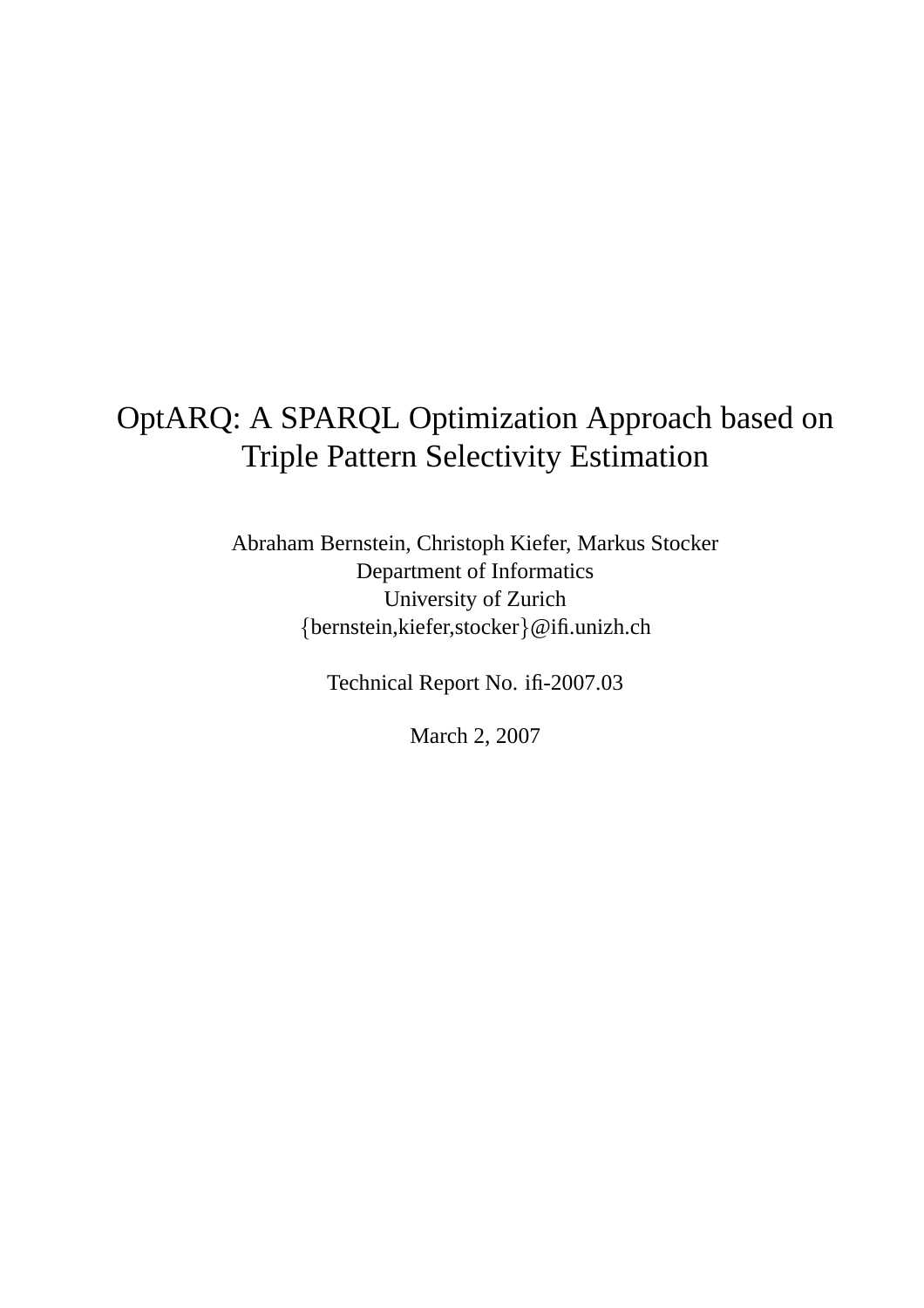**Abstract** Query engines for ontological data based on graph models mostly execute user queries without considering any optimization. Especially for large ontologies, optimization techniques are required to ensure that query results are delivered within reasonable time. OptARQ is a first prototype for SPARQL query optimization based on the concept of triple pattern selectivity estimation. The evaluation we conduct demonstrates how triple pattern reordering according to their selectivity affects the query execution performance.

**Paper Type:** Technical Report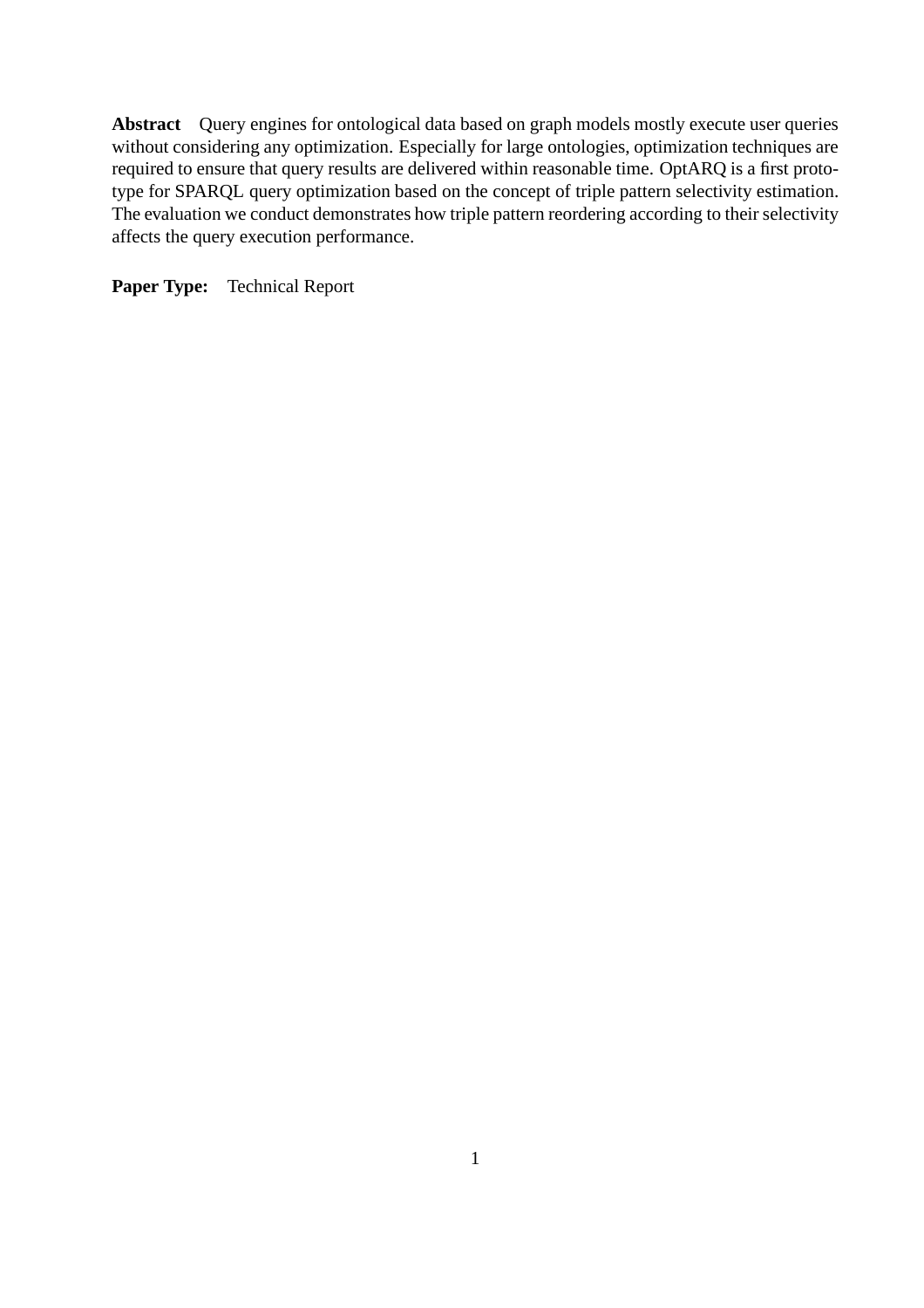## **1 Introduction**

Since the advent of System R [1], query optimization has always been a research topic. The techniques introduced by D. Chamberlin and his IBM research group in San José, California, in 1979 are still used in commercial database systems [2]. The concept of selectivity factor described in [1] is still a crucial one. Clearly, selectivity estimation methods evolved from simply formulas to more complex statistical techniques, but the foundations are applicable to modern query languages like SPARQL.

The proposed optimization framework for SPARQL queries mainly focuses on static optimization techniques. By static optimization we mean general rules which may be applied in order to get an optimal query execution plan (QEP). Thus, static optimization is a query rewriting process usually executed after query parsing and syntax checking.

The fundamental aim of the proposed optimization framework is to reduce intermediate result sets of triple patterns. Basically, each implemented optimization rule is intended to fulfill this goal. For example, the triple pattern selectivity estimation enables a pattern ranking according to their intermediate result set sizes.

The paper is structured as follows: Next, we review the general concept of selectivity of a condition, we propose our adaptation to the selectivity of triple patterns and we present our approach to the selectivity estimation of triple patterns. Then, we provide a detailed explanation of the implemented optimization rules. In our evaluation we discuss the usefulness of the approach. Finally, we discuss the limitations of the presented approach. We close with a discussion of related work and some ideas for future work.

## **2 Selectivity**

Selectivity is the most crucial concept on which our optimization model is based. Piatetsky defined the selectivity in [3] as follows.

**Definition 1** *Selectivity of a condition E, denoted SEL(E), is the fraction of tuples satisfying this condition.*

For example, SEL(number  $= 6$ ) is about 0.16 for a typical dice. This definition can be adapted with some small modification to ontological data models. We may modify the definition for SPARQL queries, to

**Definition 2** *Selectivity of a triple pattern T, denoted SEL(T), is the fraction of triples satisfying the pattern.*

Selectivity is fundamental because it quantifies the size of intermediate result sets of triple patterns. Thus, the overall goal is to find the ordering of query patterns which minimizes the intermediate result sets for each stage during query execution.

The optimization we focus on is based on static query rewriting rules. In the following we define some general rules for SPARQL query rewriting and we describe the histogram based model for triple pattern selectivity estimation.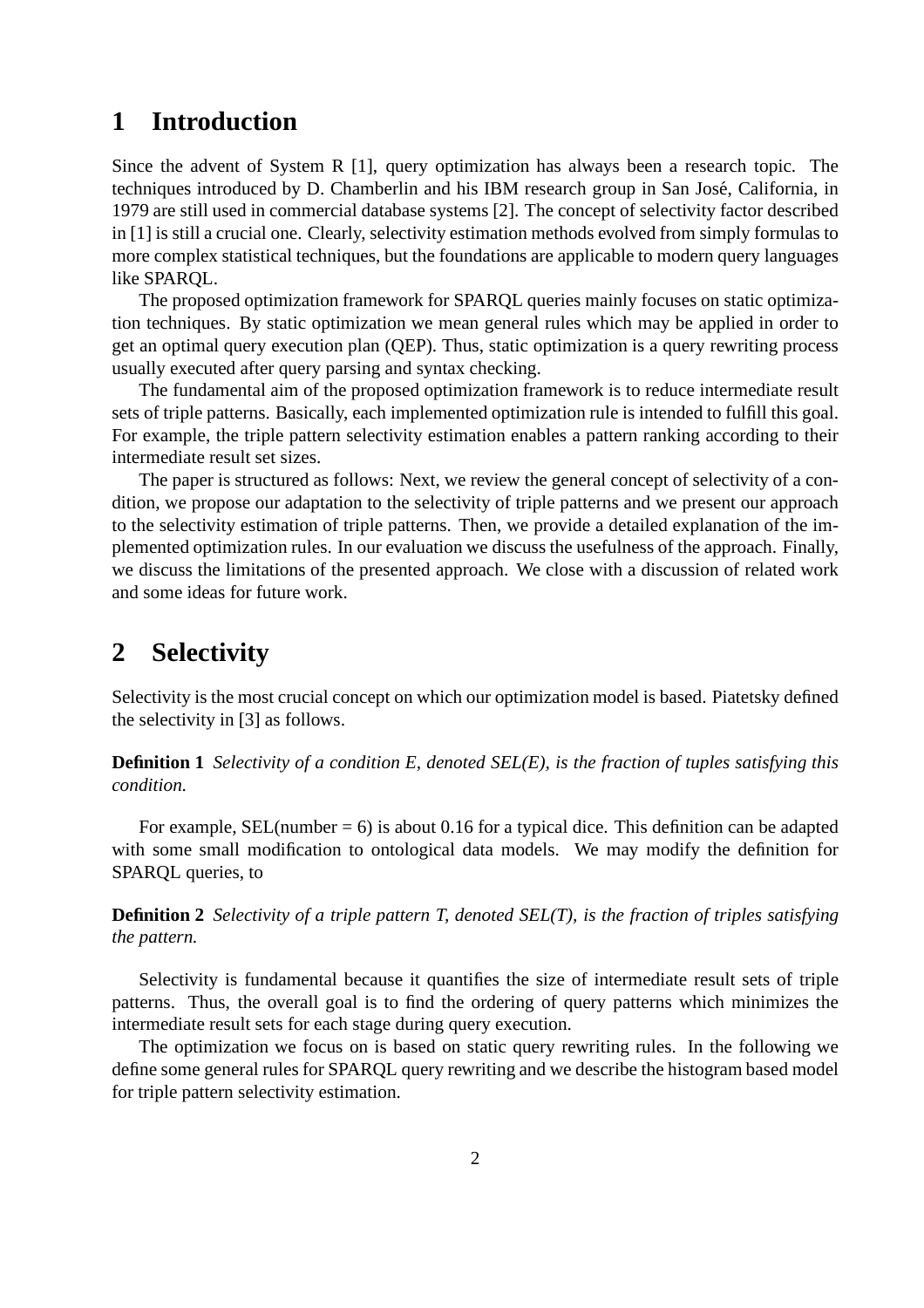## **2.1 Selectivity Estimation**

Selectivity can be calculated either by an exact formula or an estimation which is mostly based on statistics about the underlying data. Because an exact triple pattern selectivity computation basically requires the pattern to be executed, we cannot rely on exact information since this would require as much time to perform the optimization as it is required to execute the query. Thus, we base our optimization model on statistical information about the ontological resources in order to get an estimation of the selectivity for each triple pattern. This allows to rank the patterns according to their estimated selectivity which is expected to reduce the intermediate result set sizes. This may results in considerable performance improvement.

The evaluation (Section 4) shows that the estimation based on statistics is enough precise to reduce the execution performance by orders of magnitude.

#### **2.2 Selectivity Cost Function**

We define a cost function that reflects the selectivity estimation and is used to rank triple patterns in increasing order of selectivity. The cost function returns a value between 0 and 1, thus, it is basically a normalization to [0,1] of the estimated selectivity.

We model the overall cost for a triple pattern as follows

$$
c(t) = c(s) * c(p) * c(o)
$$

where  $c(t)$  is the overall cost for a triple pattern t and s, p, o are respectively the subject, predicate and object of t. Thus, the expected execution cost for t,  $c(t)$ , is modeled as the multiplication of the expected cost for the subject  $c(s)$ , predicate  $c(p)$ , and object  $c(o)$ .

#### **Subject Cost Estimation**

The subject of a triple pattern may be either a variable or an IRI. In the case of a variable, we assign the cost 1.0 since we miss information to make a more precise cost estimation. In the case of an IRI the subject matches a resource in the graph model. Thus, the exact number of triples returned by a pattern where the subject is specified by an IRI corresponds to the number of predicates defined for the referenced resource. In order to avoid creating an index containing the exact information for each resource, our statistical model estimates the cost of a pattern where the subject is specified with an IRI by

$$
c(s) = \frac{1}{|R|}
$$

where  $|R|$  is the total number of resources in our ontology. This results in a constant for the selectivity of subjects in the queried ontology which is fairly a rough estimation that holds well only for ontologies containing resources of the same class (e.g., publications) or queries addressing just one class of subject. We will investigate more precise estimations in future work.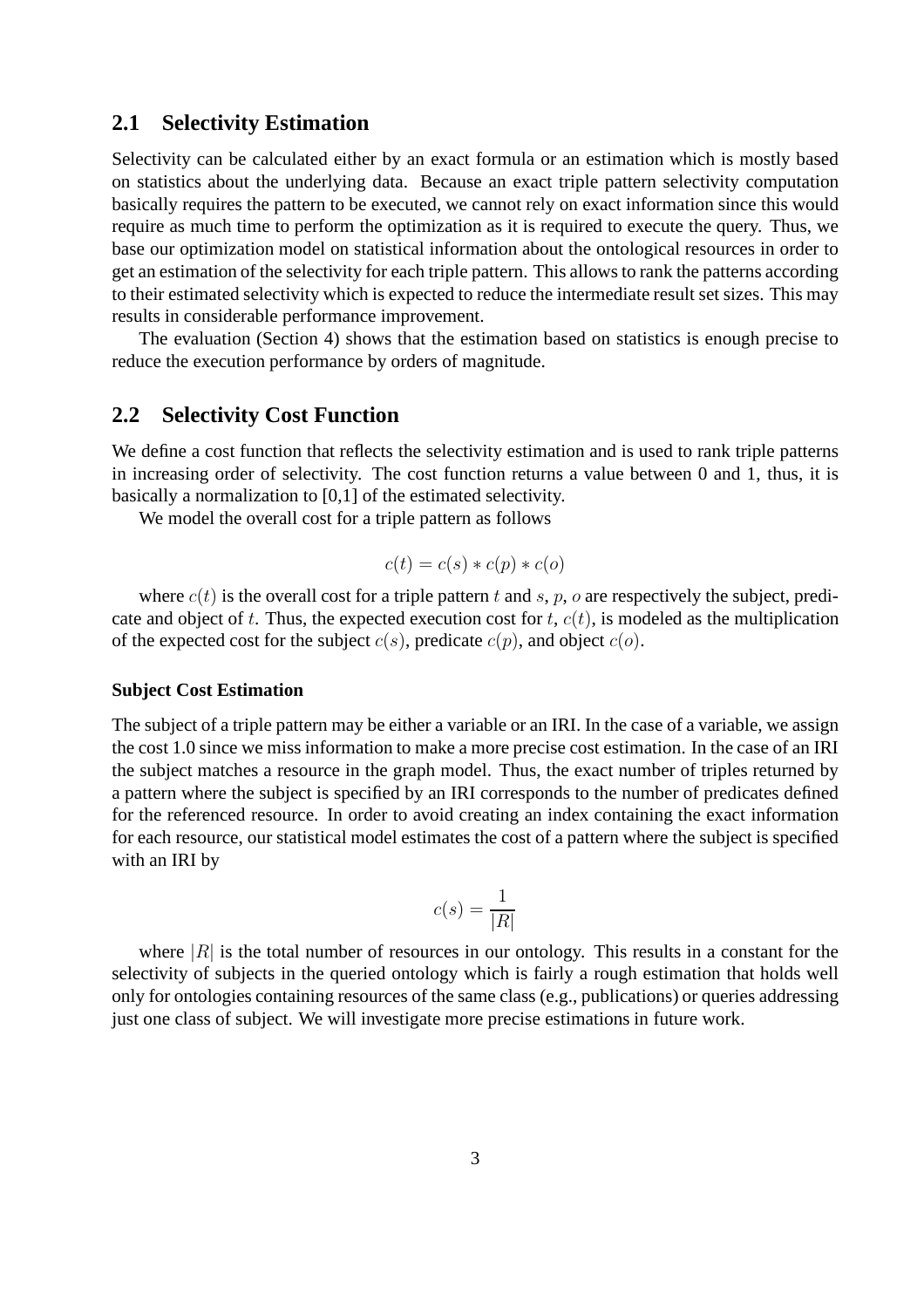#### **Predicate Cost Estimation**

The predicate of a triple pattern can be either a variable or an IRI. In the case of a variable, we again assign the cost 1.0 as for the subject since we miss information to make a more precise estimation. In the case of an IRI, it matches each triple which features the IRI as predicate. We estimate the cost for predicate  $p$  by

$$
c(p) = \frac{|T_p|}{|T|}
$$

where  $|T_p|$  corresponds to the (exact) number of triples matching predicate p and |T| is the total number of triples. This is the fraction of triples which matches predicate  $p$ . Thus, the predicate cost estimation given an IRI is exact. Since the number of distinct predicates defined in ontologies is mostly marginal compared to the number of resources or triples, it is worth to index the exact information for predicates in order to get a precise selectivity.

#### **Object Cost Estimation**

The triple pattern object can be either a variable, an IRI or a RDF literal. In the case of a variable, we assign the cost 1.0 as for the subject and the predicate. Otherwise, we extract the estimated selectivity from a histogram. The object values domain for predicates is represented by histograms, more precisely equal-width histograms [3]. As we will depict later on in this chapter, the range of object values is divided into  $B$  equal-width histogram classes where the class height corresponds to the number of objects given a predicate that fall into the class. Hence, for each predicate a histogram of the corresponding object value domain is created. We estimate the object cost  $c(o)$ by

$$
c(o) = \begin{cases} c(p, o_c), & \text{if p is bound;} \\ \sum_{p_i \in \mathbb{P}} c(p_i, o_c), & \text{otherwise.} \end{cases}
$$

where  $c(p, o_c) = \frac{h_c(p, o_c)}{|T_p|}$ , i.e., the frequency of  $o_c$  (i.e., the height of the histogram class for  $o_c$ ) normalized by the number of triples matching  $p$  and  $o_c$  is the histogram class in which the object o falls into. In the case a predicate is not bound, the histogram of each predicate in the model is considered for the object cost estimation. Please note that histograms represent the object values domain of a specific predicate. Thus, to address a specific histogram the predicate IRI is required.

### **2.3 Examples**

In order to illustrate the cost model described in the previous Section 2.2, we illustrate some examples. They are based on a sample ontology  $O$ . First, we perform a process over  $O$  to gather the required statistics. O contains 1'317 triples and an average of 11.52 predicates for each resource. Moreover, the predicate RDFS:label<sup>1</sup> appears in 114 triples.  $O$  is a publication ontology and the predicate RDFS:label is used to describe the title of publications. The title 'XQuery: A Query Language for XML' [4] falls into a histogram class of height 17.

<sup>1</sup>http://www.w3.org/2000/01/rdf-schema#label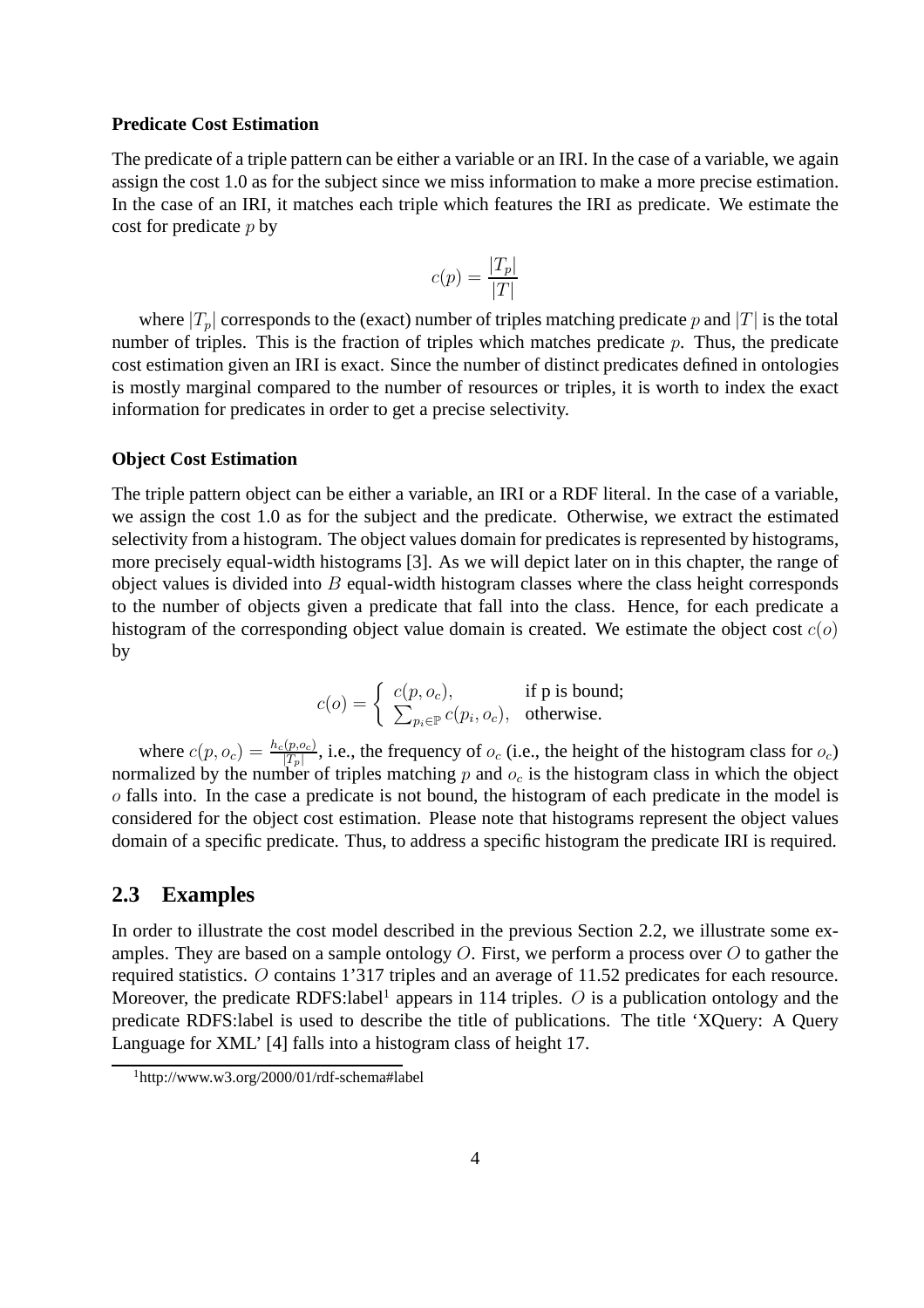Based on these statistics we are now able to estimate the cost of triple patterns. Table 1 illustrates some examples which show the estimated execution cost depending whether a subject, predicate or object are variable or not.

|   |                                   | c(s)     | c(p)                           | c(o)      | c(t)      |
|---|-----------------------------------|----------|--------------------------------|-----------|-----------|
|   | $?s$ ?p ?o                        | 1.0      | 1.0                            | 1.0       | 1.0       |
|   | :s $?p$ $?o$                      | 0.008747 | 1.0                            | 1.0       | 0.008747  |
| 3 | ?s rdfs:label ?o                  | 1.0      | 0.0865604                      | 1.0       | 0.0865604 |
|   | s rdfs:label ?o                   |          | $0.008747$   0.0865604         | 1.0       | 0.0007571 |
|   | ?s rdfs:label "XQuery: A Query "  | 1.0      | 0.0865604                      | 0.0129081 | 0.0011173 |
| 6 | : s rdfs:label "XQuery: A Query " |          | $\mid 0.008747 \mid 0.0865604$ | 0.0129081 | 0.0000097 |

Table 1: Triple Pattern Cost Estimation

## **2.4 Statistical Model**

The required statistical information about the underlying graph model is (usually) previously extracted by a pre-process step. There is a special case where the statistics may be extracted during query execution, namely when the unoptimized query execution is expected to be more time consuming than the process which gathers the statistical information. During our evaluation we experienced that this special case may be surprisingly more frequent than expected.

In either case, the implementation of our ARQ optimizer, *OptARQ*, requires a statistical model to estimate the triple pattern cost. We implement an application on top of Jena<sup>2</sup> which creates an ontology model containing all required statistical information. The model is serialized to a RDF/XML representation which can be loaded into a query execution environment.

The statistical model is represented as a graph. It contains a stat: Statistics resource with both predicates stat: avgNrOfPredicates holding the average number of predicates for any resource and stat:nrOfTriples for the number of triples contained in the ontology. Furthermore, the model contains a stat: Predicates resources with a RDF sequence<sup>3</sup> which lists all distinct predicates contained in the ontology. Each predicate in the list is described on its part by a RDF resource which defines a predicate stat: frequency for the absolute number of occurrences the predicate appears in triples and a predicate stat:histogram which is a reference to the histogram representation for the object values of the corresponding predicate. A histogram representation is again a resource which contains a RDF sequence of histogram classes. Each histogram class defines a reference to a RDF resource with a predicate stat: label which specifies the histogram class lower bound and a predicate  $stat$ : items which describes the histogram class height, i.e., the number of elements falling into the class.

## **3 SPARQL Optimization**

This section focuses on SPARQL optimization. We describe the general optimization rules considered in our optimization framework which are used to rewrite SPARQL queries in order to get

<sup>2</sup>http://jena.sourceforge.net

<sup>3</sup>http://www.w3.org/TR/rdf-primer/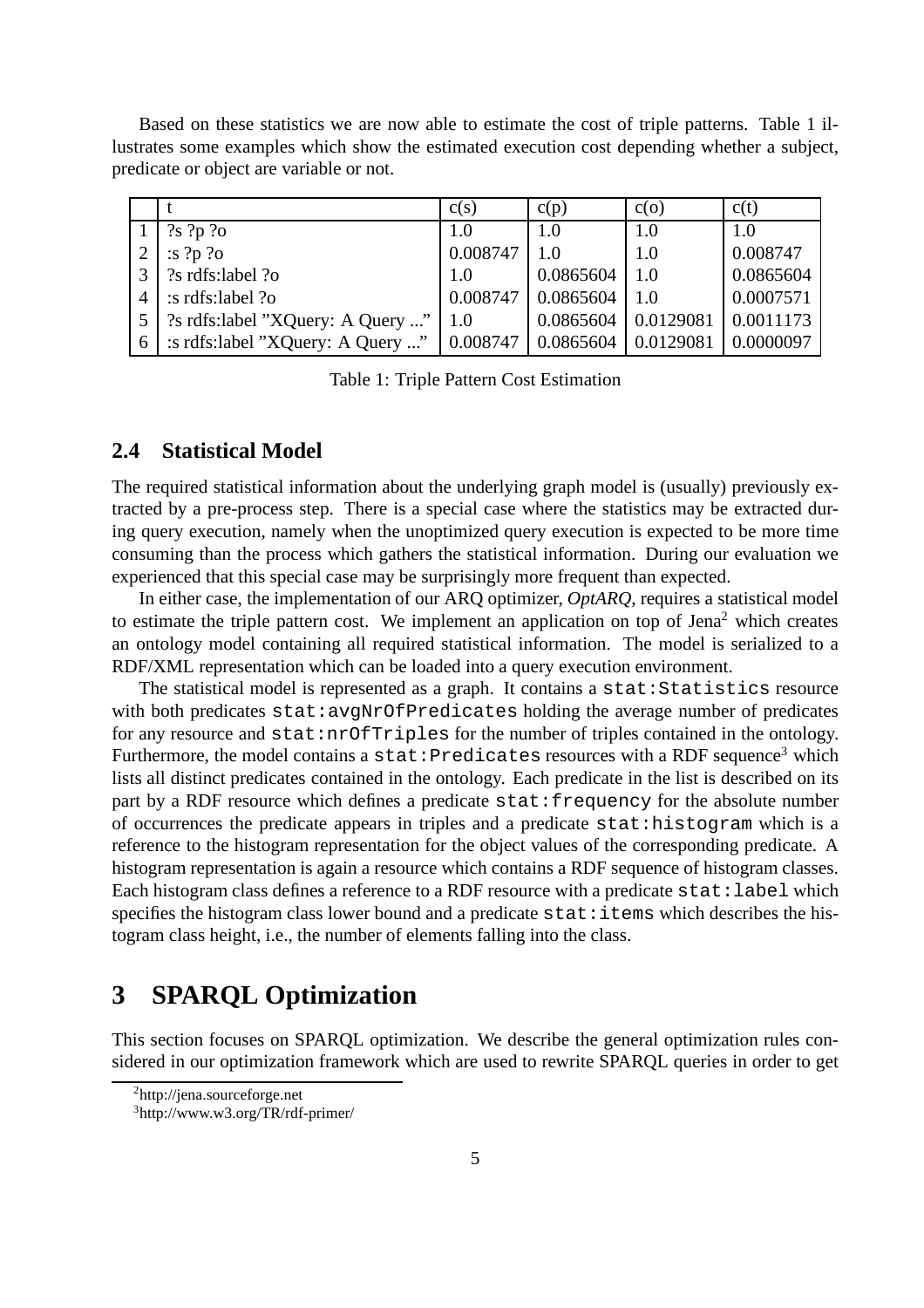Listing 1: Example: Rewrite Filter Variables

```
PREFIX person: \langle \text{http://person/>}PREFIX publication: \langle \text{http://publication/}\rangleSELECT ? person ? firstname ? title
WHERE {
         ? person person: firstname ? firstname.
         ? person person: lastname ? lastname.
         ? person person : age ? age.
         ? publication publication: author ? person.
         ? publication publication: title ? title.
         FILTER (? firstname = "Donald"
                  && ?lastname = "Chamberlin" && ?age > 30)
}
```
an optimized QEP. Rules contain a prepare and a transform stage. During prepare stage we gather information about the query. The information is subsequently used during transform stage in order to rewrite the query according to a specific optimization goal. Please note that the execution order of rules is relevant since the estimated triple pattern execution cost may vary after applying rewriting rules (e.g., FILTER rewriting).

## **3.1 Rewrite Filter Variables**

The purpose of this rule is to inspect whether FILTER expressions can be decomposed and variables included in expressions eliminated by substituting the value directly in some triple pattern. There are a couple of issues to consider. First, we can decompose only FILTER expressions that are connected by an AND logical operator. SPARQL triple patterns are joined by a logical AND. Thus, if we substitute a triple pattern variable, we need to make sure that the variables in FILTER expressions are connected by AND. The substitution of variables connected by OR would lead to a different semantic and, thus, to a different result set. Another important remark is that a variable in some triple pattern cannot be simply substituted if the variable is read (referenced) somewhere else in the query (for example in query projection). Thus, we need to make sure that substituted variables occur only once in query. Finally, we need to consider the operator used in FILTER expressions to contrain a variable by a value. There is only one case that a variable can be substituted, namely in the case of an equal operator  $(=)$ .

Listing 1 shows an example where the optimization rule may be applied. Please mark that some of the issues described above need to be considered. The variables defined in FILTER expression are connected by a logical AND. Hence, they may be decomposed. Furthermore, the variable ?firstname is listed in projection variables. Thus, we cannot simply rewrite the first triple pattern (Listing 1).

At this point we have two options. We could leave the triple pattern with the variable and filter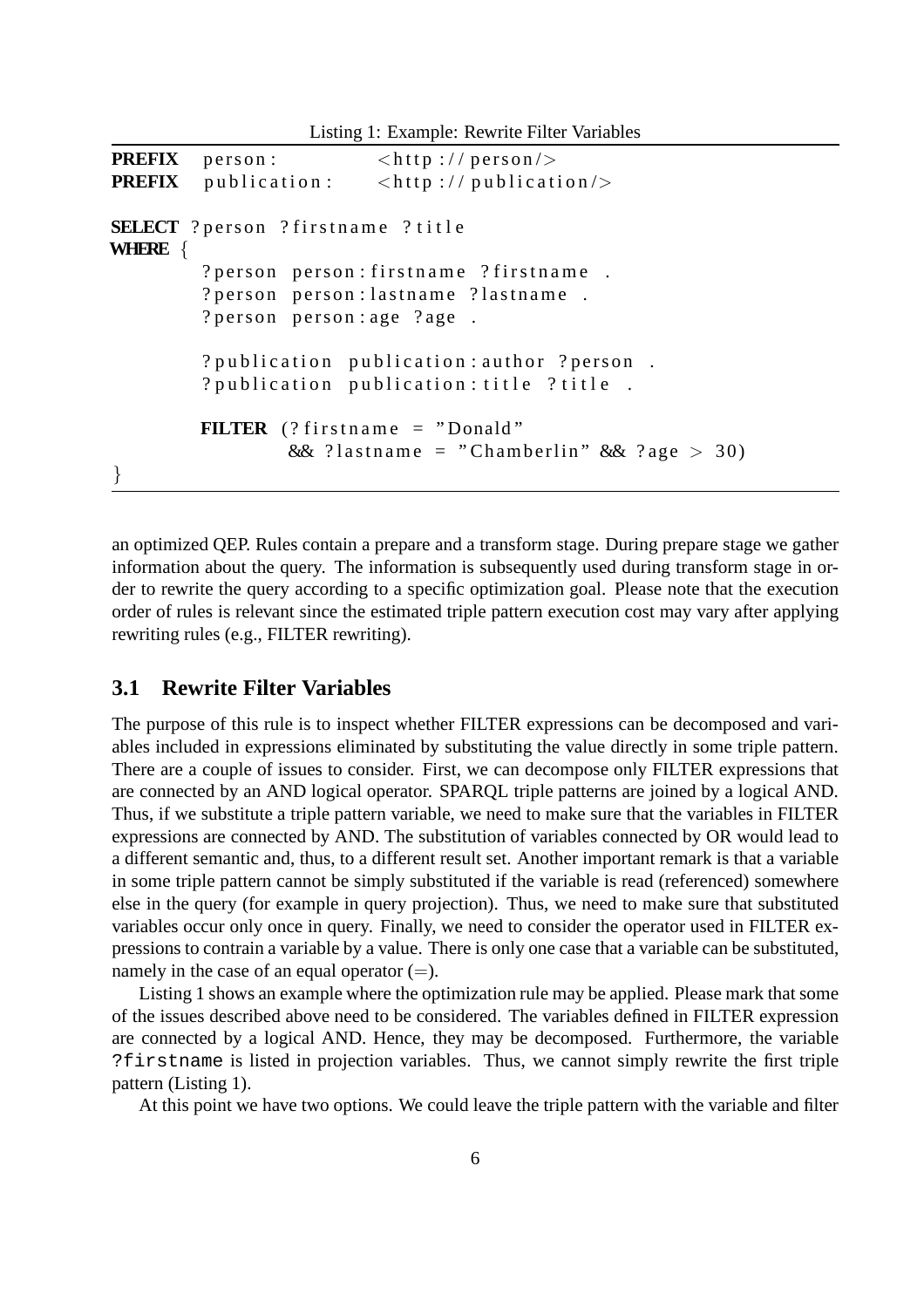Listing 2: Optimized Example: Rewrite Filter Variables

```
PREFIX person: \langle \text{http://person/>}PREFIX publication: \langle h(t) \rangle \langle h(t) \rangleSELECT ? person ? firstname ? title
WHERE {
         ? person person: firstname "Donald".
         ? person person: lastname "Chamberlin".
         ? person person : age ? age .
         ? person person: firstname ? firstname.
         ? publication publication: author ? person.
         ? publication publication: title ? title.
         FILTER ( ? \text{age} > 30)}
```
the variable in FILTER expression. A more optimized alternative is to rewrite the ?firstname variable for the first triple pattern (Listing 1) and to add the same triple pattern holding the variable as object as last pattern in the basic graph pattern. This way, we very early constrain the intermediate result set by matching only resources with first name 'Donald'. Because the variable ?firstname is specified in projection we need to add a triple pattern containing the variable as object. Further, we need to pay attention to the variable ?age defined in FILTER expression. Age is of type integer and the operator used is '>'. Thus, we cannot rewrite the ?age variable specified in the pattern.

The optimized query is displayed in Listing 2. Please note that ?lastname is the only variable which could be rewritten without any further modification.

### **3.2 Move Up Filter**

The purpose of this rule is to decompose FILTER expressions and execute them as early as possible in query, i.e., after the first basic graph pattern which introduces the corresponding variable. We need to make similar considerations as for the rule described above (Rewrite Filter Variables). In fact, we can decompose FILTER expressions only if the FILTER elements are connected by a logical AND.

As an example, we take the query specified in Listing 2. There is a FILTER expression defined at the bottom of the query. We can move the FILTER expression closer to the ?age variable defined as object in the pattern. The optimized version of the query is listed in Listing 3. The FILTER move up may constrain the intermediate result set size of the first basic graph pattern matching the person resources. This results in a smaller join with publications and thus the execution performance may be optimized.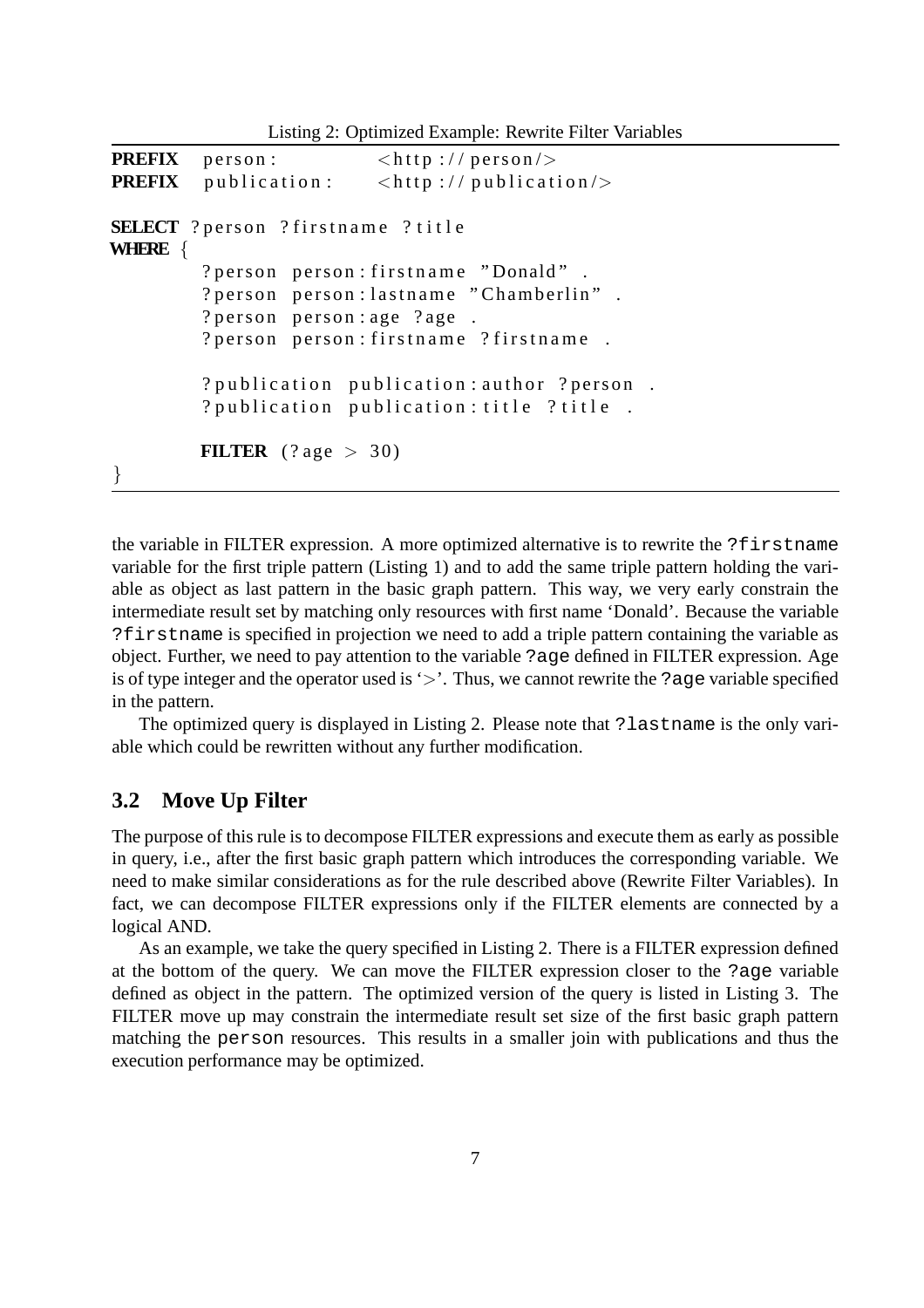Listing 3: Optimized Example: Move Up Filter

```
PREFIX person: \langle \text{http://person/>}PREFIX publication: \langle \text{http://publication/}\rangleSELECT ? person ? firstname ? title
WHERE {
         ? person person: firstname "Donald".
         ? person person: lastname "Chamberlin".
         ? person person : age ? age .
         ? person person: firstname ? firstname.
         FILTER ( ? \text{age} > 30)? publication publication: author ? person.
         ? publication publication : title ? title
}
```
**3.3 Reorder by Selectivity**

The purpose of this rule is to reorder triple patterns according to their estimated selectivity. Please refer to the discussion of triple pattern selectivity estimation used in our optimization approach in Section 2.1.

The rule computes the expected execution cost for each triple pattern using our cost function (Section 2.1). This is done in the prepare stage of the rule. During the transform stage triple patterns are reordered according to their costs in increasing order (i.e., increasing selectivity). Thus, triple patterns that potentially yield to smaller intermediate result sets are executed first. As we show in Section 4 this transformation is very fundamental and yields to significant SPARQL optimization.

## **4 Evaluation**

In this section we describe the evaluation approach used to evaluate the SPARQL query execution performance. We illustrate the methods, datasets, query engines, and retrieval tasks used and we present our findings. The evaluation focuses on execution performance of SPARQL queries on a sampled dataset. We show how the performance of retrieval tasks scales for multiple query engines. The evaluation is based on a dataset which fits into main memory. Thus, the results presented in this section focuses on execution performance evaluation of SPARQL query engines with in-memory models. Although the considerations we made in Section 3 about query optimization and the evaluations presented in this chapter are valid also for persistent triple stores, the results and charts presented here are valid for in-memory models only.

We conduct our experiments on a two processor dual core AMD Opteron 270 2.0 GHz server with 4 GB main memory and two 150 GB 7200rpm disks with a 32 bit version of Fedora Core 5 as operating system.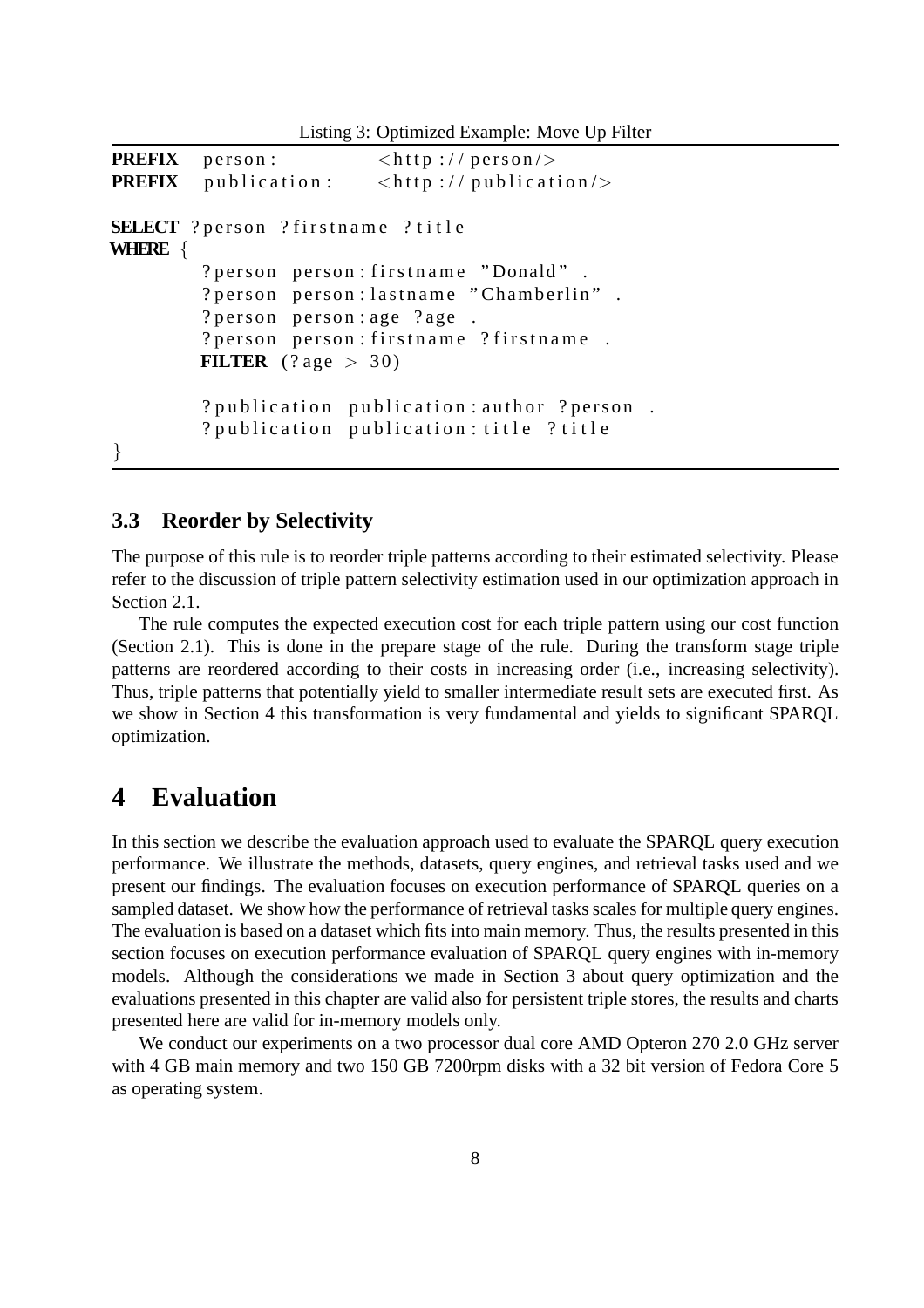## **4.1 Query Engines**

We evaluate the SPARQL query performance on different query engines, namely  $ARQ<sup>4</sup>$ , Sesame<sup>5</sup> and KAON2<sup>6</sup>. The optimized ARQ engine, called OptARQ, is used as reference for comparison to other engines. ARQ is a query engine for Jena. Sesame is a RDF database with support for RDF-Schema inferencing and querying. Sesame was originally developed by Aduna<sup>7</sup> for an EU research project and is still maintained by Aduna in collaboration with the community and NLnet Foundation<sup>8</sup>. Sesame supports an own query language called  $SeRQL<sup>9</sup>$  and provides a SPARQL engine which is developed third party by Ryan Levering<sup>10</sup>. KAON2<sup>11</sup> is an infrastructure for managing OWL-DL, SWRL, and F-Logic ontologies.

### **The SwetoDblp Dataset**

SwetoDblp<sup>12</sup> is a RDF representation of the DBLP<sup>13</sup> publication database and is published by the Large Scale Distributed Information Systems (LSDIS) lab, University of Georgia, USA. SwetoDblp is a spin-off of the Semantic Web Technology Evaluation Ontology  $(SWETO)^{14}$  and is intended as an infrastructure for testing the scalability of new software. The schema-vocabulary of SwetoDblp aggregates concepts from  $FOAF^{15}$ , Dublin Core<sup>16</sup> and OPUS (specific to the LSDIS library). SwetoDblp contains approximatively 1.3 million resources with a size of 787 MB (November 2006). The considerable size of the ontology allows an extensive query execution performance evaluation.

### **SwetoDblp Sampling**

In order to evaluate the scale performance of retrieval tasks for different query engines, we create a set of samples of the full SwetoDblp ontology. The sampling growth is set to approximatively 10%. Thus, we sample the complete ontology in 10 samples. Table 2 illustrates the sample sizes in mega bytes including the number of triples and resources. Moreover we list the resulting set size in number of resources for or retrieval task. Please note the linear growth of the result sets for each sample. We create samples with linear growth for the returned tuples in order to avoid that matching resources are clustered in a subset of the samples.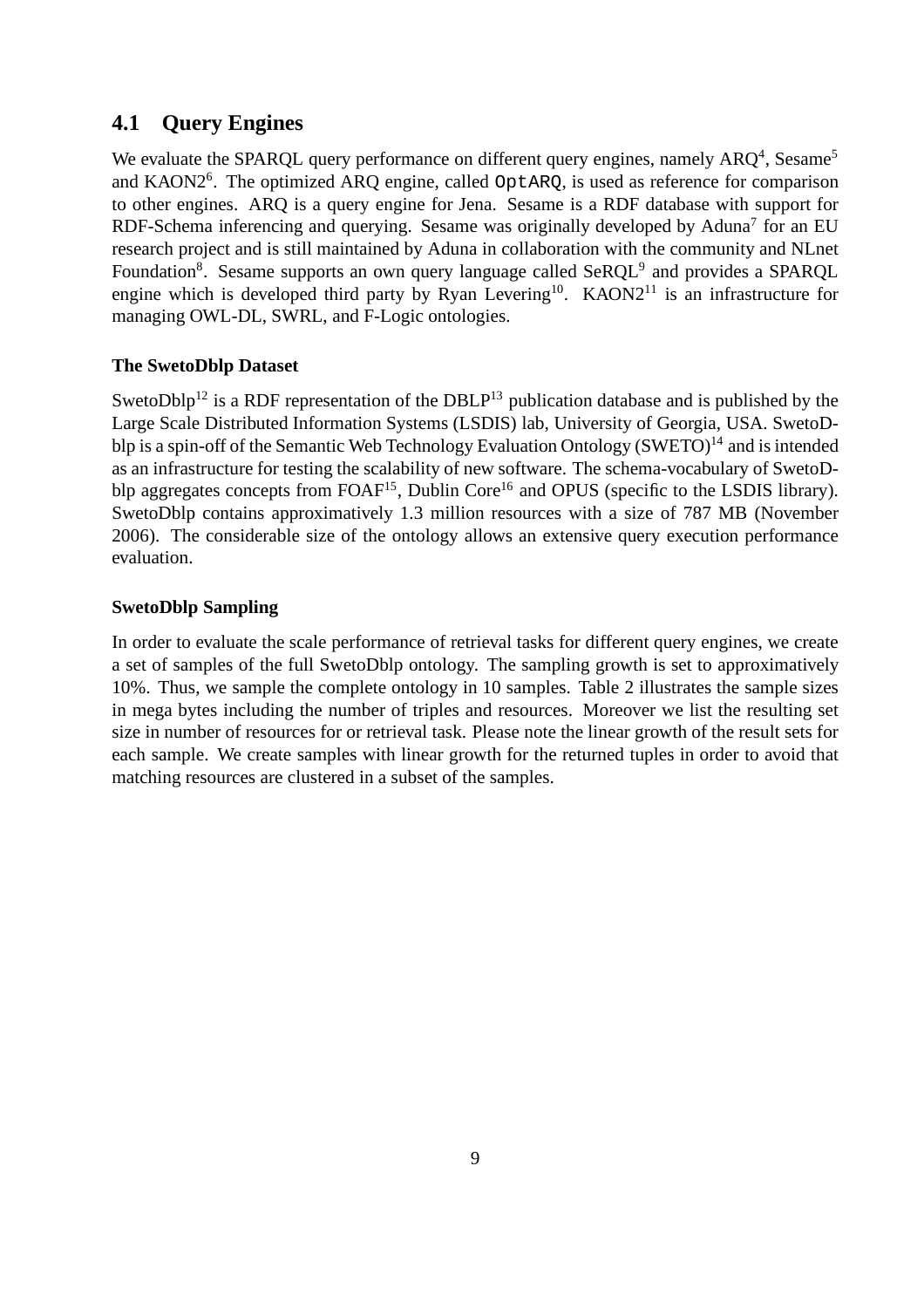| Sample $(\%)$ | Size (MB) | <b>Triples</b> | Resources | <b>Result Set Size</b> |
|---------------|-----------|----------------|-----------|------------------------|
| 10            | 78.7      | 893'965        | 79'733    | 2                      |
| 20            | 157.3     | 1'787'629      | 159'467   | 4                      |
| 30            | 235.8     | 2'681'237      | 239'203   | 6                      |
| 40            | 314.6     | 3'573'684      | 318'934   | 8                      |
| 50            | 393.4     | 4'468'666      | 398'665   | 10                     |
| 60            | 472.0     | 5'360'604      | 478'401   | 12                     |
| 70            | 550.6     | 6'253'930      | 558'112   | 14                     |
| 80            | 629.4     | 7'145'344      | 637'852   | 16                     |
| 90            | 708.1     | 8'040'767      | 717'574   | 18                     |
| 100           | 786.5     | 8'933'272      | 797'278   | 20                     |

Table 2: SwetoDblp Samples: Sample Size, Number of Triples, Number of Resources and Result Set Size for the Retrieval Tasks

## **4.2 Retrieval Task**

We specify a retrieval task for SwetoDblp which reflects a common usage of the ontology. The task (Listing 4) focuses on articles published by a journal during a specific year. It extracts all articles published in 2004 by VLDB journal<sup>17</sup>. An article is described by its title, the researchers that authored the publication, the journal volume and number, the publication year and the number of pages.

## **4.3 Optimizations**

In order to better understand the evaluation, we first describe how our optimization approach rewrites the input query for the retrieval task. The optimized query returned is expected to be optimal according to the statistical selectivity estimation. In addition we shortly describe the optimizations executed by Sesame for the SeRQL query language. SeRQL is a RDF/RDFS query language developed by Aduna<sup>18</sup> as a part of Sesame<sup>19</sup>.

http://jena.sourceforge.net/ARQ/

http://www.openrdf.org/

http://kaon2.semanticweb.org/

http://www.aduna-software.com/

http://www.nlnet.nl/

http://www.openrdf.org/doc/sesame/users/ch06.html

http://ryan.levering.name

http://kaon2.semanticweb.org

http://lsdis.cs.uga.edu/projects/semdis/swetodblp/

http://dblp.uni-trier.de/

http://lsdis.cs.uga.edu/projects/semdis/sweto/

http://xmlns.com/foaf/0.1/

http://dublincore.org/

http://www.informatik.uni-trier.de/ ley/db/journals/vldb/index.html

http://www.aduna-software.com/

http://www.openrdf.org/doc/sesame/users/ch06.html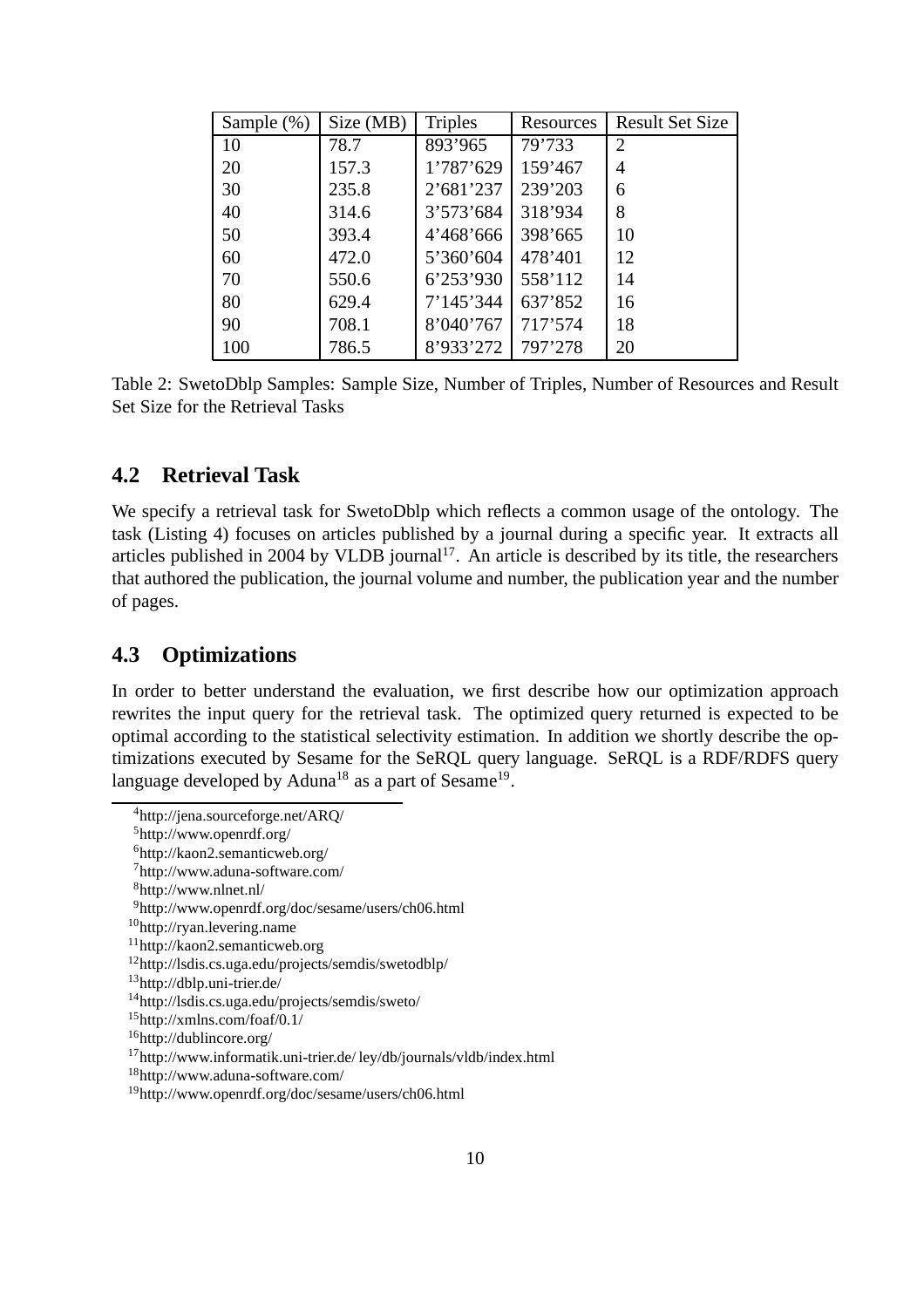Listing 4: Retrieval Task

```
1 PREFIX opus: <http://lsdis.cs.uga.edu/propono#>
2 PREFIX rdfs: <http://www.w3.org/2000/01/rdf-schema#>
3
4 SELECT ? label ? author ? volume ? pages ? number
5 WHERE {
6 ? article opus: year ? year.
7 ? article opus: publication_authored_by ? author .
8 ? article rdfs: label ? label .
9 ? article opus: volume ? volume .
10 ? article opus: pages ? pages .
11 ? article opus: number ? number
12 ? article opus: journal_name ? journal_name .
13
14 FILTER (? year = 2004 & ? journal_name = "VLDB J.")
15 }
```
The query of our retrieval task (Listing 4) is optimized by two different optimization rules. First, we rewrite the FILTER expression. During the prepare stage, the optimizer searches for FILTER expressions and checks whether they can be rewritten. We may rewrite a FILTER expression when its elements are connected by a boolean AND operator and they are compared by equal operator  $(=)$ . Since both variables ?year and ?journal name are not read elsewhere in the query, we can just overwrite both object variables in the corresponding triple patterns. Further, we apply the rule 'Reorder by Selectivity'. During prepare stage of the rule, the optimizer calculates the estimated triple pattern execution costs as a function of the estimated selectivity (please refer to Section 2 for further details). We get a set of [0,1]-values used in transformation stage to reorder the triple patterns. The optimized query is listed in Listing 5. After rewriting the FILTER expression the first triple pattern (line 6) has the smallest selectivity, i.e., lowest cost and is thus placed first. This is reasonable compared to the second triple pattern (line 7) since the articles published by the VLDB journal are expected to be less than the articles published in 2004. The following three patterns (lines 8 - 10) are more difficult to anticipate, but it is reasonable that there are more triples matching the predicate  $opus:number$  than triples matching the second triple pattern (line 7) since not only the articles published in 2004 but every article will match the third pattern (line 8). Because the ontology not only contains articles but other resources too (e.g., master thesis) it is straightforward that the sixth pattern (line 11) is placed after the pattern with the opus:  $volume$ predicate (line 10). Only article resources match the opus: number predicate whereas each resource matches the rdfs: label predicate (i.e., the resource title). Last but not least, we may explain why the seventh pattern (line 12) is placed last. Since an article features only one title but it is often written by one or more authors, the last pattern potentially matches more triples. Thus, it is placed to the bottom of the query.

Listing 6 presents the optimization executed by Sesame for the SeRQL query language. Sesame applies some general optimization rules too. In fact, it rewrites expressions in SeRQL WHERE clause as our optimization framework for FILTER expressions. Further, Sesame reorders SeRQL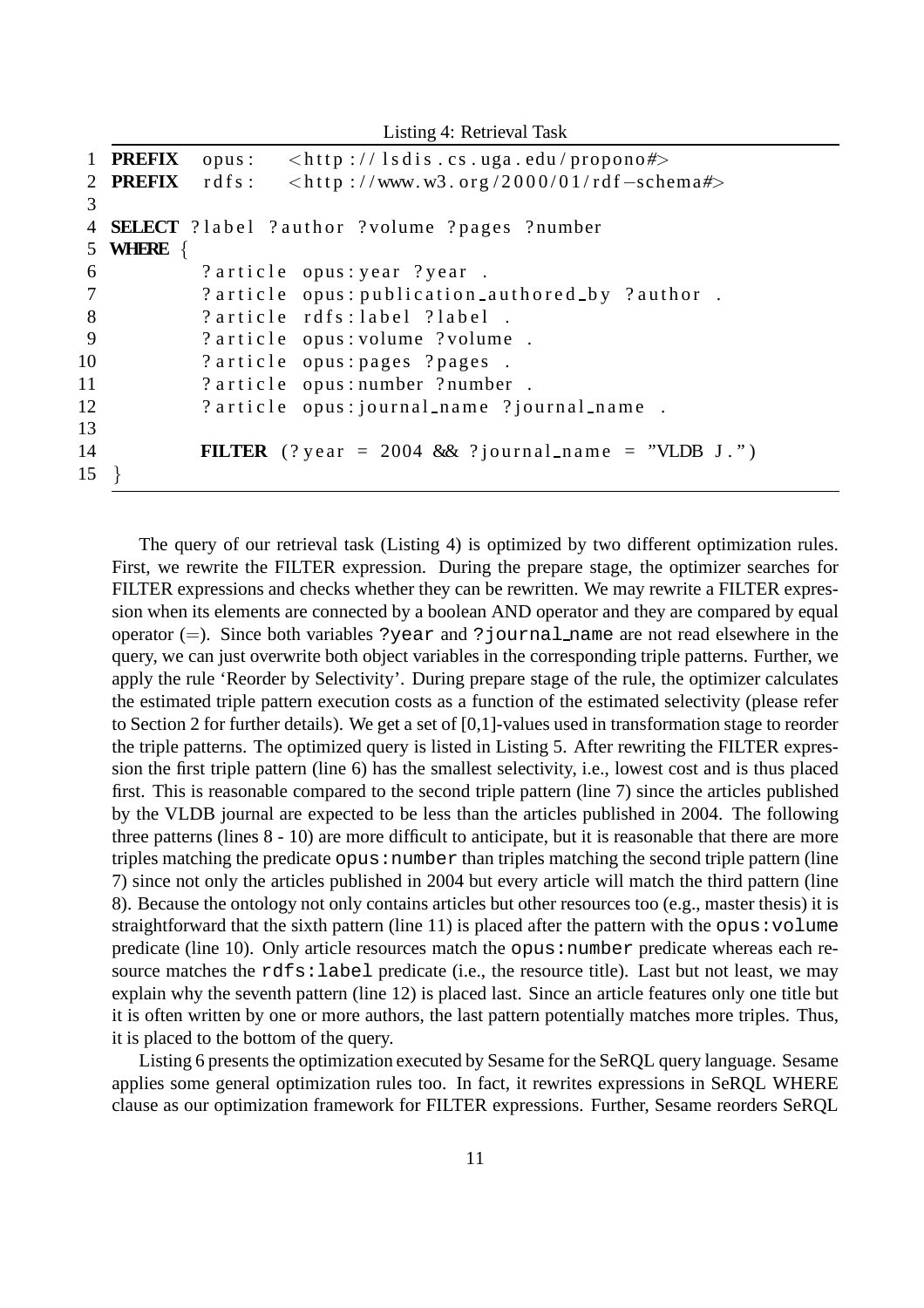Listing 5: Optimized Query

```
1 PREFIX opus: <http://lsdis.cs.uga.edu/propono#>
2 PREFIX rdfs: <http://www.w3.org/2000/01/rdf-schema#>
3
4 SELECT ? label ? author ? volume ? pages ? number
5 WHERE {
6 ? article opus: journal_name "VLDB J.".
7 ? article opus: year 2004.
8 ? article opus: number ? number.
9 ? article opus: pages ? pages .
10 ? article opus: volume ? volume .
11 ? article rdfs: label ? label .
12 ? article opus: publication_authored_by ? author .
13 }
```
triple patterns defined in FROM clause according to the number of variables. Patterns with more variables are considered to be less specific. Thus, they are executed later in query. This is a more naive approach compared to ours, but it is based on the same idea of reducing the intermediate result set sizes.

By looking at the query (Listing 6), we may notice that the triple pattern containing the predicate opus:journal name should be executed first, since the number of articles published by the VLDB journal are less than those published in 2004. Another problem of the approach used by Sesame emerges for the following triple patterns where just the predicate is specified (Listing 6). Since an article has only one title but mostly several authors, the ordering of the patterns is obviously wrong. This behavior arises because of unavailable statistics about the selectivity of triple patterns. Thus, Sesame is missing fundamental information to optimize the query with a more precise ordering of triple patterns. As we will see later in this section, the more precise reordering of our approach makes a significant difference.

## **4.4 Results**

In this section we present our evaluation results for the retrieval task (Listing 4) performed on the sampled SwetoDblp ontology.

Figure 1 shows the absolute values on a logarithmic scale measured for the retrieval task (Listing 4). We evaluate the query for ARQ, KAON2 and Sesame, where Sesame is evaluated for both SPARQL and SeRQL query languages. The values are measured for each sample. The approximatively linear behavior is expected because of the linear distribution for the resources which matches the retrieval task. Because of main memory limitations of our test server, the measurements for KAON2 stop at 70%. For KAON2, the sample with 551 MB requires over 2.5 GB, which is the maximum amount of memory we can allocate for the Java virtual machine. Please note that the difference between OptARQ and Sesame SeRQL is considerable. In fact, at 100% OptARQ is 31.22 times faster than Sesame SeRQL. The main difference in optimization between OptARQ and Sesame SeRQL consists in the selected approach for triple pattern reordering. While Sesame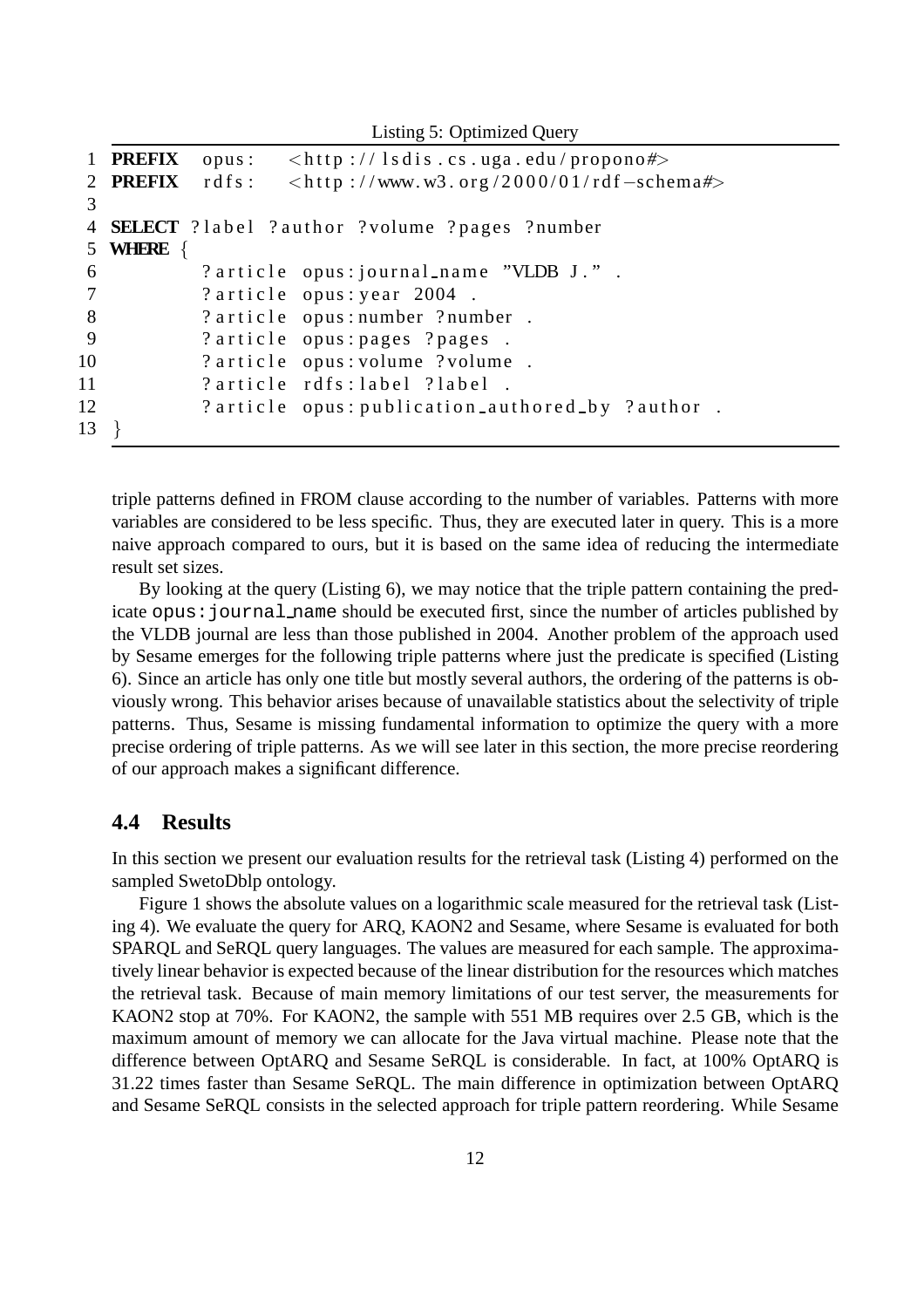



Figure 1: Absolute Values (logarithmic scale)

SeRQL is using a more simple and general approach (i.e., no statistics are required), the model based on statistical information about the underlying ontology used in our optimization framework yields a more accurate reordering. Table 3 shows the measured values for each engine. All values are listed in milliseconds and approximated to the second decimal place.

In order to quantify the performance improvement of OptARQ compared to the other engines, we create a chart which shows how many times OptARQ is faster compared to the other engines. We call the chart 'OptARQ normalized'. Figure 2 shows the factor for ARQ, KAON2 and Sesame on a logarithmic scale.

Finally, we evaluate the performance for each engine when the optimized query is used as input query. Thus, instead to execute the query defined in Listing 4 we execute the optimized query defined in Listing 5. Figure 3 shows the evaluation for the optimized query. Sesame SeRQL outperforms the other engines. The SPARQL implementation in Sesame resulted to be less efficient. Further, the figure shows OptARQ less efficient than ARQ which is straightforward because of the overhead due to the optimizer (which is executed although the query is already optimized). Table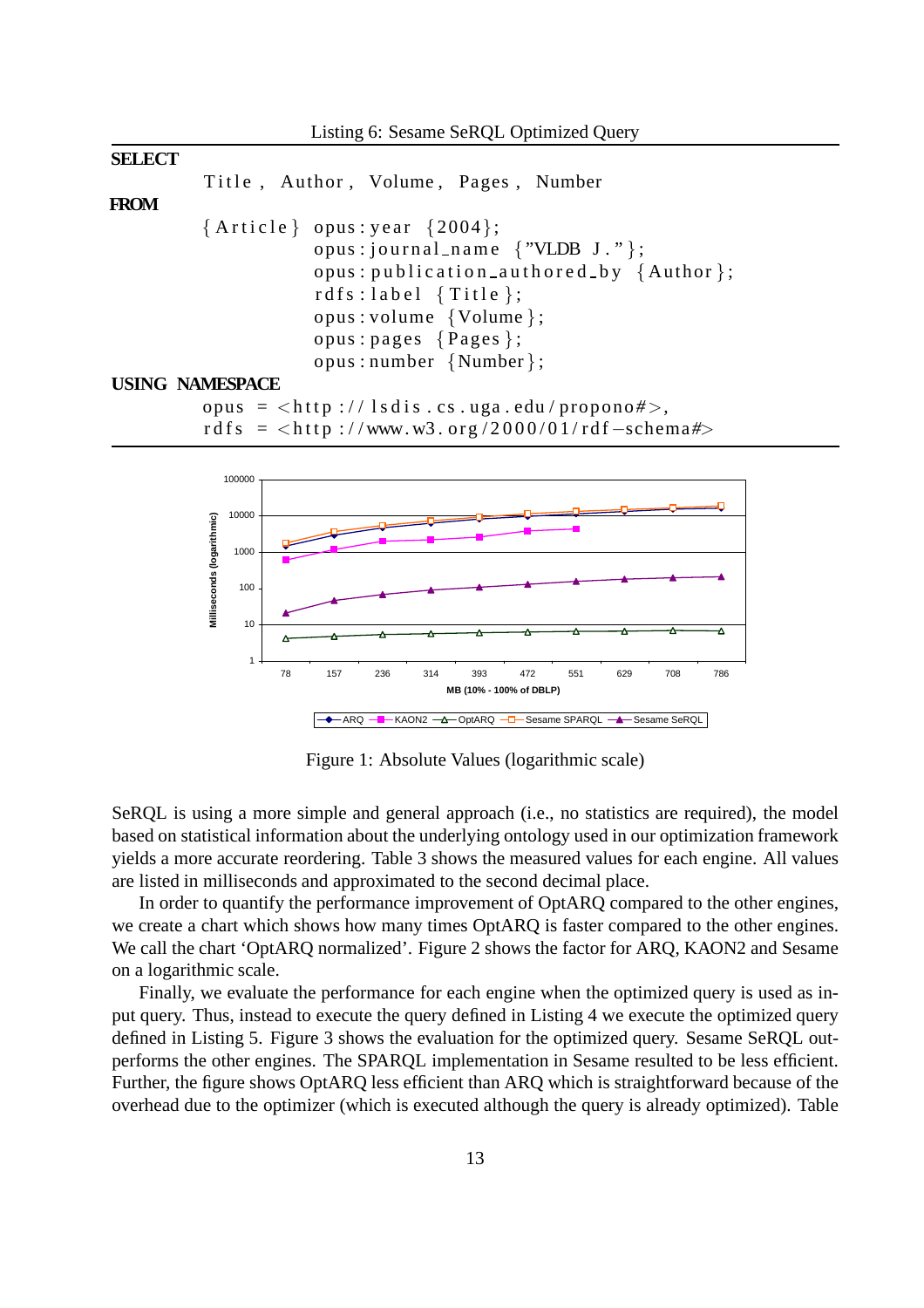| Sample (MB) | OptARQ | Sesame SeRQL | KAON <sub>2</sub> | <b>ARQ</b> | Sesame SPARQL |
|-------------|--------|--------------|-------------------|------------|---------------|
| 78          | 4.16   | 20.87        | 606.20            | 1'459.59   | 1'771.45      |
| 157         | 4.76   | 46.39        | 1'169.09          | 2'920.37   | 3'669.46      |
| 236         | 5.34   | 67.77        | 1'997.22          | 4'668.49   | 5'444.43      |
| 314         | 5.61   | 89.90        | 2'182.24          | 6'252.73   | 7'251.89      |
| 393         | 6.00   | 106.87       | 2'611.55          | 8'122.98   | 9'239.51      |
| 472         | 6.26   | 129.58       | 3'841.20          | 9'641.68   | 11'454.73     |
| 551         | 6.55   | 155.05       | 4'355.03          | 11'291.75  | 13'241.42     |
| 629         | 6.57   | 179.12       |                   | 13'110.01  | 14'915.84     |
| 708         | 6.89   | 196.30       |                   | 15'247.22  | 16'575.31     |
| 786         | 6.71   | 209.46       |                   | 16'243.94  | 18'697.85     |

Table 3: Absolute Values



Figure 2: OptARQ Normalized Values



Figure 3: Optimized Retrieval Task

4 lists the absolute values measured for this evaluation including those for Sesame SPARQL<sup>20</sup>. All

<sup>&</sup>lt;sup>20</sup>We think, Sesame SPARQL performs not better even if the optimized query is used because it does not drop potential results as soon as they don't satisfy the query pattern. I conclude this because of a separate evaluation performed for Sesame SPARQL where the optimized query for retrieval task A listed in 5 was executed triple pattern by triple pattern. The evaluation showed that Sesame SPARQL performed similar to KAON2 and better than ARQ and OptARQ for the query containing only the first triple pattern. For the query containing the first two patterns Sesame SPARQL performed already 3.5 times inferior to OptARQ at 10%. With three triple patterns the factor is 12.6 at 10%.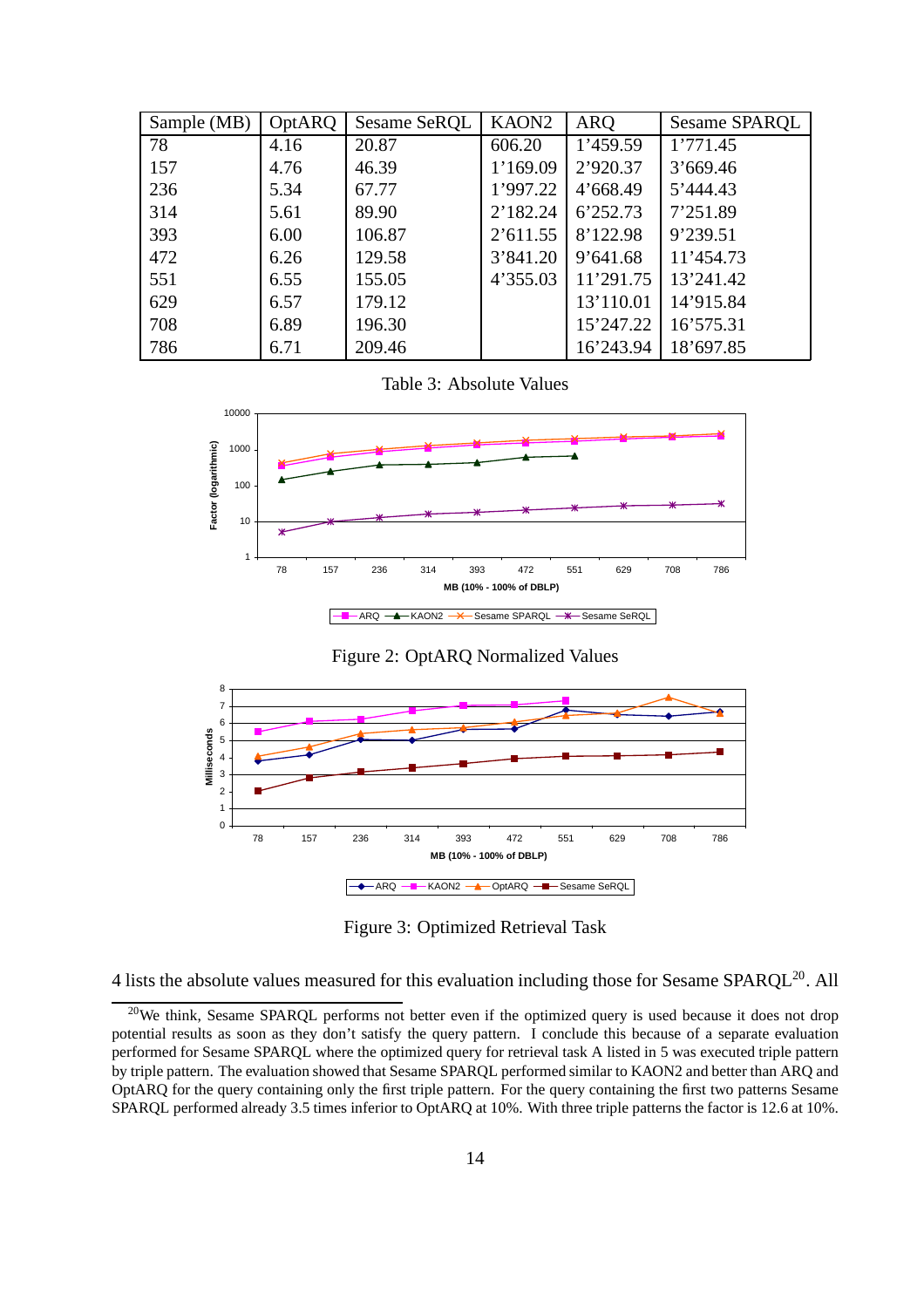| Sample (MB) | OptARQ | ARQ  | Sesame SeRQL | KAON <sub>2</sub> | Sesame SPARQL |
|-------------|--------|------|--------------|-------------------|---------------|
| 78          | 4.07   | 3.80 | 2.02         | 5.50              | 350.41        |
| 157         | 4.62   | 4.15 | 2.79         | 6.12              | 1'073.65      |
| 236         | 5.40   | 5.06 | 3.15         | 6.25              | 1'961.03      |
| 314         | 5.63   | 5.01 | 3.39         | 6.73              | 2'431.63      |
| 393         | 5.75   | 5.65 | 3.64         | 7.05              | 3'211.96      |
| 472         | 6.09   | 5.67 | 3.93         | 7.09              | 4'369.13      |
| 551         | 6.46   | 6.79 | 4.07         | 7.34              | 4'812.85      |
| 629         | 6.61   | 6.52 | 4.10         |                   | 6'095.34      |
| 708         | 7.53   | 6.42 | 4.16         |                   | 6'956.67      |
| 786         | 6.59   | 6.68 | 4.31         |                   | 8'303.01      |

values are listed in milliseconds and approximated to the second decimal place.

Table 4: Optimized Retrieval Task

To the best of my understanding, I believe that the engines evaluation with the optimized query demonstrates the correctness of our approach and the optimization techniques discussed in this paper. Since the engines behaves very similar when the optimized query is used, I believe that the performance improvement which is achieved by the optimization techniques is realistic.

Figure 4 shows the improvements between the original query for the retrieval task (Listing 4) and the corresponding optimized query (Listing 5) for each engine on a logarithmic scale. Please note the performance of Sesame SPARQL. Although the optimized query is also performing better for Sesame SPARQL, the performance improvement becomes smaller when the sample size grows.



Figure 4: Improvements

## **5 Limitations and Future Work**

The proposed SPARQL optimization framework implements a basic statistical model used for selectivity estimation. More research should be invested to improve the accuracy of estimations. For example, SPARQL variables constrained by an inequality operator (e.g.,  $>$ ,  $\lt$ ) are not considered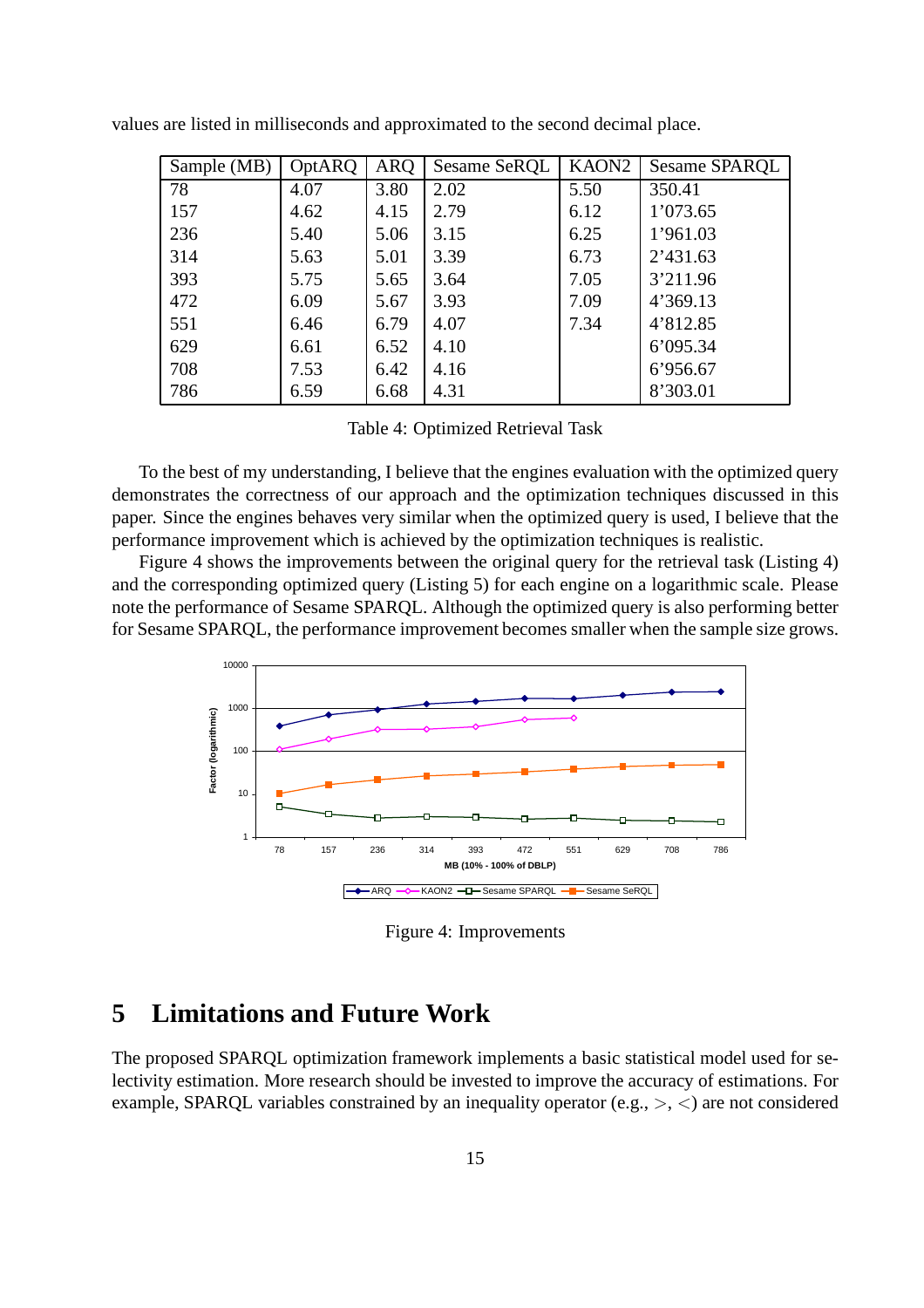yet while estimating the selectivity of patterns. Moreover, our framework calculates the object selectivity according to a specific predicate. This limitation can be avoided by generalizing the function for the selectivity estimation of triple pattern objects. In fact, when a predicate is unbound, we may compute the selectivity of an object by considering the histograms describing the object domain values for each predicate. Furthermore, the subject selectivity estimation formula used in our framework may be determined more accurately too. In fact, the subject selectivity is constant in our framework. A more precise statistic where the number of predicates are modeled for each resource class inside the ontology may lead to a more accurate subject selectivity estimation. For example, resources of a class Person may have more predicates compared to resources of a class Address in an ontology. A statistical representation of the average number of predicates for resources according to the resource class may lead to more accurate and natural subject selectivity estimation. Last but not least, our framework does not consider the behavior of triple pattern selectivity for joined variables. In fact, assigning the selectivity 1.0 to variables which are previously bound is a too rough approximation.

During the last decades, different statistical models have been proposed to characterize attribute value distributions. Our model uses an equal-width histogram to represent the object value domains. Other histogram based approaches have been proposed and are summarized in [2]. They all aim the cost estimation of query execution plans. It has been shown that some methods are less erroneous on selectivity estimation compared to others. In fact, the equal-width histogram based selectivity estimation used in our optimization framework is a relatively simple approach which may lead to significantly higher estimation errors (i.e., large classes result into inaccurate estimation). Moreover, other selectivity estimation models have been proposed too, e.g., probabilistic selectivity estimation models [8].

## **6 Related Work**

Perz *et al.* [5] conduct an extensive analysis of the semantics and complexity of SPARQL, focusing, as argued by the authors, on the two most complicated operators in SPARQL, UNION and OPTIONAL. This work may be a starting point for discussions about iSPARQL optimizations especially for future optimization rules, since we do currently not consider query optimization for queries including SPARQL OPTIONAL or UNION keywords.

Sirin [6] presents optimization techniques for OWL-DL ontologies focusing on knowledge bases containing large number of individuals. Aduna Software<sup>21</sup>, developer and maintainer of Sesame open source RDF framework<sup>22</sup>, introduced some general query optimization techniques based on query rewriting rules for Sesame RDF Query Language (SeRQL).

KAON2<sup>23</sup>, an infrastructure for managing OWL-DL ontologies, introduces algorithms which allow optimization of DL reasoning by applying deductive database techniques. According to [7] such algorithms yield to significant performance improvement compared to other available DL reasoners.

<sup>21</sup>http://www.aduna-software.com/

<sup>22</sup>http://www.openrdf.org/

<sup>23</sup>http://kaon2.semanticweb.org/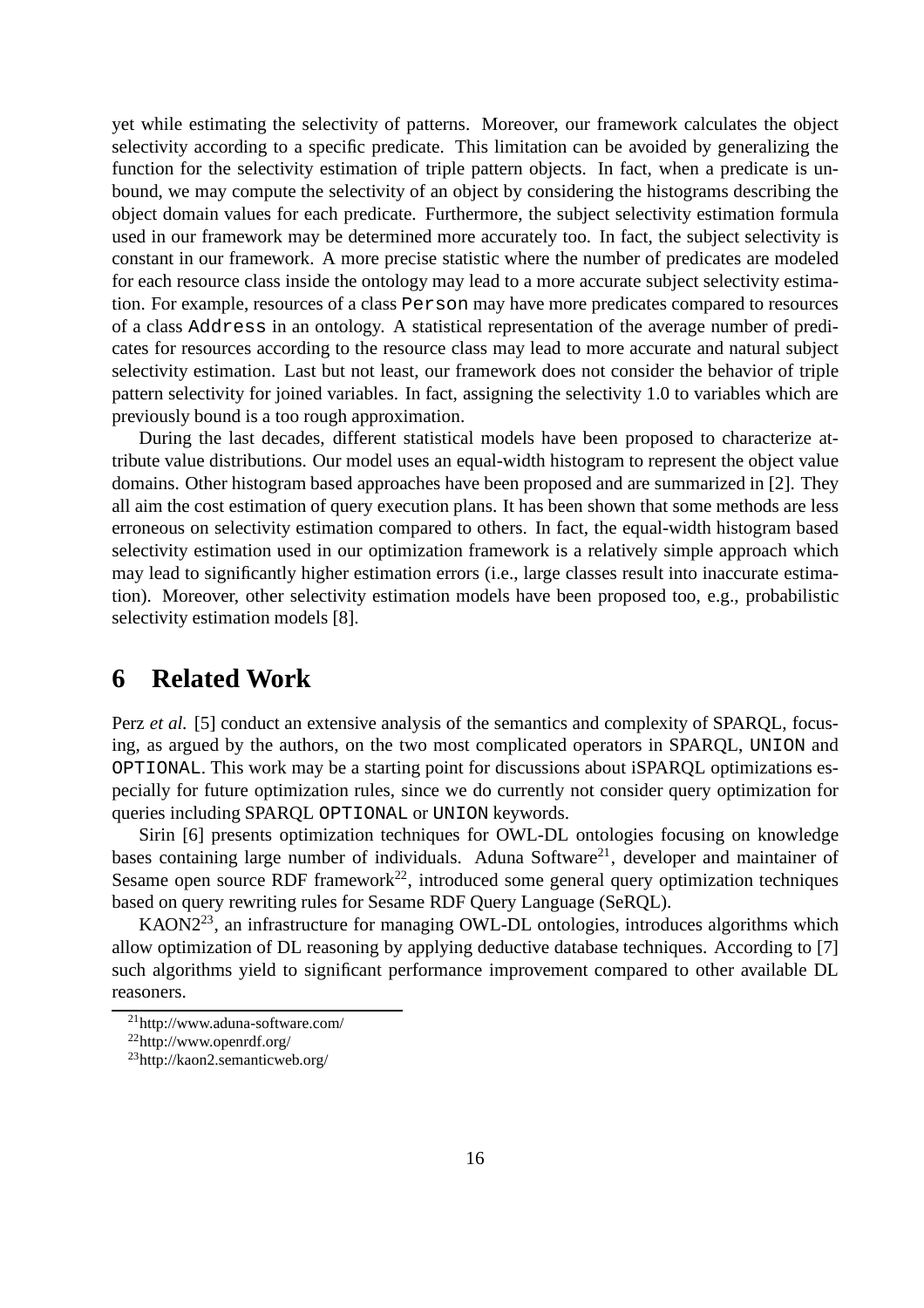# **7 Conclusions**

To the best of our knowledge, the proposed SPARQL optimization framework is a first approach for triple pattern selectivity estimation based on statistical information about the resources contained in the underlying ontology. As the evaluation shows, the approach seems to be reasonable and we believe this is the way to go. Obviously, more research work is required to get even more accurate estimations. It is remarkable that a few optimization rules which all aims the common goal to reduce the intermediate result set size of triple patterns highly affect query execution performance.

The optimization work discussed in this paper, focuses on static query reordering in order to get an execution plan which is optimal according to the selectivity of triple patterns. Static optimization techniques may be combined with dynamic techniques to achieve optimization also when static techniques do not lead to any effective optimization (e.g., when the query is already optimized according to the selectivity of triple patterns).